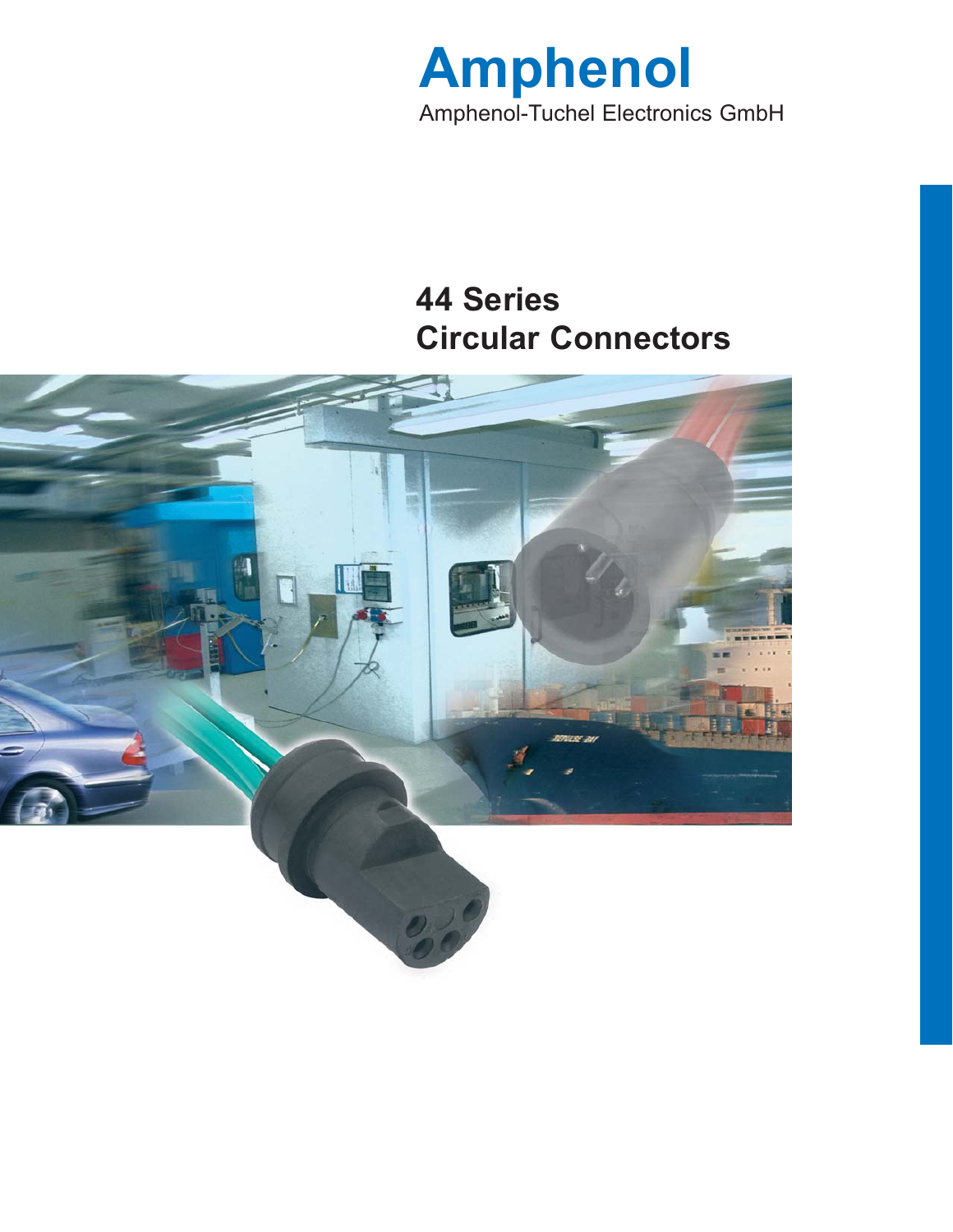## **Amphenol 44 Series**

# **Economic Environmental Connecting Solutions**

### **Description**

Amphenol 44 series associates easy assembly with high performance and an inexpensive price. The easy one piece structure is impervious against water, fuel, lubricants, ozone, road salt and other environmental impacts. Furthermore the 44 series is vibration resistant and field proven in rugged applications. Due to the high quality and the excellent price/performance relationship there is a wide range of applications for this connector series.

### **Features**

• Long time resistance against environmental impacts • 3 liquid proof seals (primary, secondary and wire) • Quick and easy assembly

- Quick and easy mating
- Protection against mismating • Protection class IP65/67
- 
- High reliability • Discrete wire interconnection
- 1,2,3,4,5 and 6 contact configurations available 1 to 6 standard type
- 2 to 6 low insertation force type

### **Applications**

- Automotive safety and security system connectors
- Traffic control equipment
- Marine industrial connectors
- Truck accessory disconnects
- Mining ventilation systems
- Car interconnections
- RV interconnections





Remark: For the low insertation force type configuration 4 differs.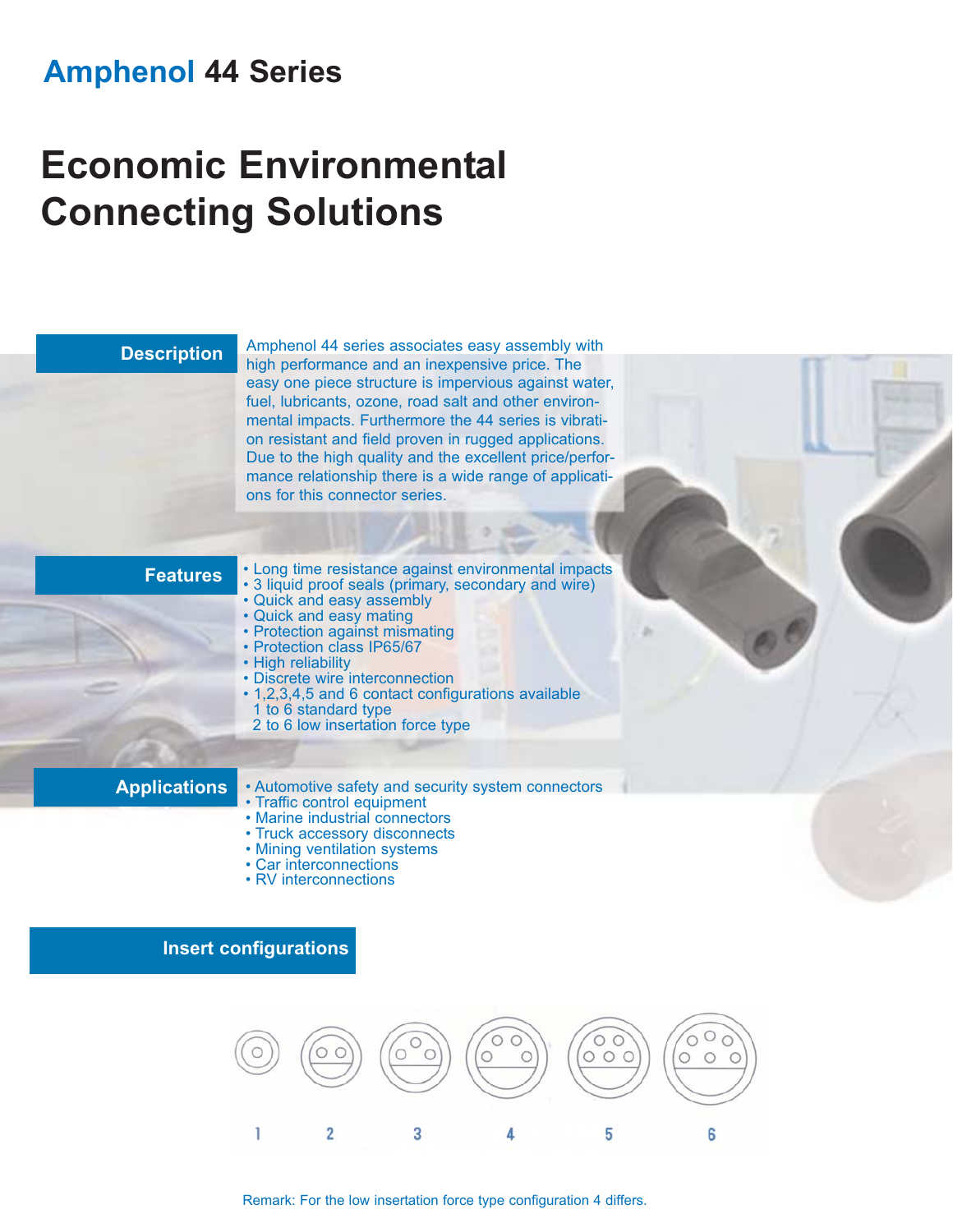# **Amphenol 44 Series**

## **Technical Characteristics**

| <b>Rated insulation voltage</b>  | 250 $V -$                                                                                                                     |
|----------------------------------|-------------------------------------------------------------------------------------------------------------------------------|
| Rated impulse withstand voltage  | 1000 $V -$                                                                                                                    |
| <b>Current carrying capacity</b> | 8 A                                                                                                                           |
| Insulation resistance            | $> 5000$ M $\Omega$                                                                                                           |
| Contact resistance               | $<$ 30 m $\Omega$                                                                                                             |
| <b>Operating temperature</b>     | - 40 $^{\circ}$ C to +105 $^{\circ}$ C                                                                                        |
| Wire gauge                       | AWG 18 - AWG 14 (1,0 mm <sup>2</sup> - 2,5 mm <sup>2</sup> )                                                                  |
| Overall wire insulation diameter | 0.080 to 0.130 inches (2,03 to 3,30 mm)                                                                                       |
| <b>Contact Material</b>          | Tinned copper alloy                                                                                                           |
| Insulation material              | Santoprene, thermoplastic rubber                                                                                              |
| <b>Mating cycles</b>             | <b>Max. 25</b>                                                                                                                |
| <b>Contact retention</b>         | Axial displacement of contact $< 0.03$ inches (0,762 mm)                                                                      |
| Color                            | <b>Black</b>                                                                                                                  |
| <b>Strain relief</b>             | For free connectors, the wires have to be prevented<br>against push-/pull-forces and from rotation at the<br>connection area. |

### **Dimensions**

ø

| A                            | В                             |
|------------------------------|-------------------------------|
| 0.497 inches (12,624 mm)     | $0.440$ inches $(11, 176$ mm) |
| $0.607$ inches $(15,418$ mm) | 0.470 inches (11,938 mm)      |
| 0.708 inches (17,983 mm)     | $0.570$ inches $(14, 478$ mm) |
| 0.819 inches (20,803 mm)     | 0.682 inches (17,323 mm)      |
| 0.819 inches (20,803 mm)     | 0.682 inches (17,323 mm)      |
| 0.933 inches (23,698 mm)     | 0.796 inches (20,218 mm)      |
|                              |                               |

### **Standard Type**

**BRUGER** 



1.282 inches<br>32,563 mm

### **Low Insertion Force Type**





開開

2.220 inches<br>56,388 mm **Mated** 







**Mated**